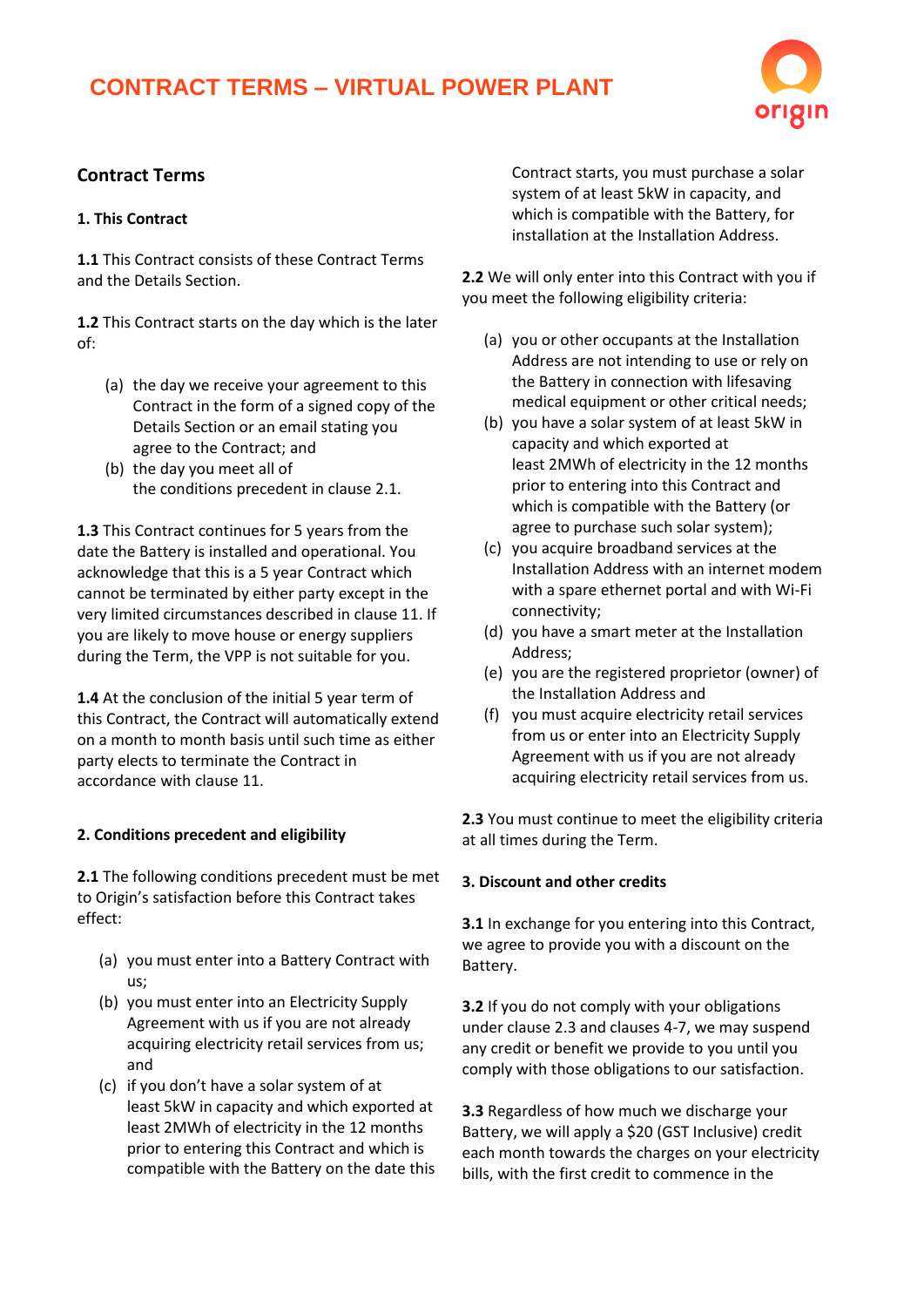

subsequent month after the date your battery is installed and operational.

**3.4** The battery usage credits outlined in clause 3.2 above will be applied to your electricity bills for the term of this Contract and up to a maximum of five years from the date that your Battery is installed and operational.

## **4. You give us control of the Battery and Origin obligations**

**4.1** You agree that we may remotely access and control your Battery at any time during the Term. For example, we may:

- (a) charge part or all of your Battery or discharge part or all of your Battery to the national electricity grid at any time; and
- (b) preserve the capacity in the Battery so that it can be used for your consumption at times determined by us.

**4.2** Over the course of any 12-month period under this Contract, we will not discharge more than 200 kWh of electricity from your Battery to the grid.

**4.3** Subject to our use in clause 4.1, we must set the software we use as part of the VPP-to optimise the charging of your Battery:

- (a) to maximise the storage of excess electricity from your solar system; and
- (b) so that the Battery charge is available when you typically use it. You acknowledge that our remote access and control may mean there will be less capacity available for your household usage from time to time.

**4.4** We must ensure that your household power supply will not be interrupted when we access or control your Battery.

**4.5** We must only access and discharge your Battery in accordance with the preconditions of the manufacturers' warranty and the User manual and installation guidance (to the extent applicable).

**4.6** The software system we use to control Your battery may require the installation of 'Node Controllers' that will remain our property. You agree we may install the Node Controllers prior to installation of the Battery at your Installation Address. We may remove them at any time. If we cause any damage when we do this, we will arrange for that damage to be repaired to the extent we caused it.

## **5. Monitoring and maintenance of the solar system and Battery**

**5.1** You must maintain the solar system and Battery and use reasonable endeavours to ensure they are fully operational at all times during the Term.

**5.2** We must monitor the generation of electricity from your solar system and storage in the Battery. If we identify significant under-performance we must give you notice of that.

**5.3** Please notify us if you identify a fault or problem with your solar system or Battery within 2 Business Days (in case we have been unable to identify it).

**5.4** You must take reasonable steps to ensure that all faults or defects with the solar system and Battery are repaired or rectified promptly. We will provide assistance in relation to products we have sold to you, such as by assisting to identify whether a fault or defect is covered by a warranty provided by us or the manufacturer.

# **6. Maximising performance of the solar system and Battery**

**6.1** You must take reasonable steps to maximise the generation of electricity by your solar system and the amount of sunlight it has access to, including keeping trees, bushes and hedges at the Installation Address trimmed.

**6.2** You must not omit to do anything or allow anyone else to do anything (to the extent it is within your control) that would reduce the output of your solar system. This includes not erecting or modifying any building or structure (for example, an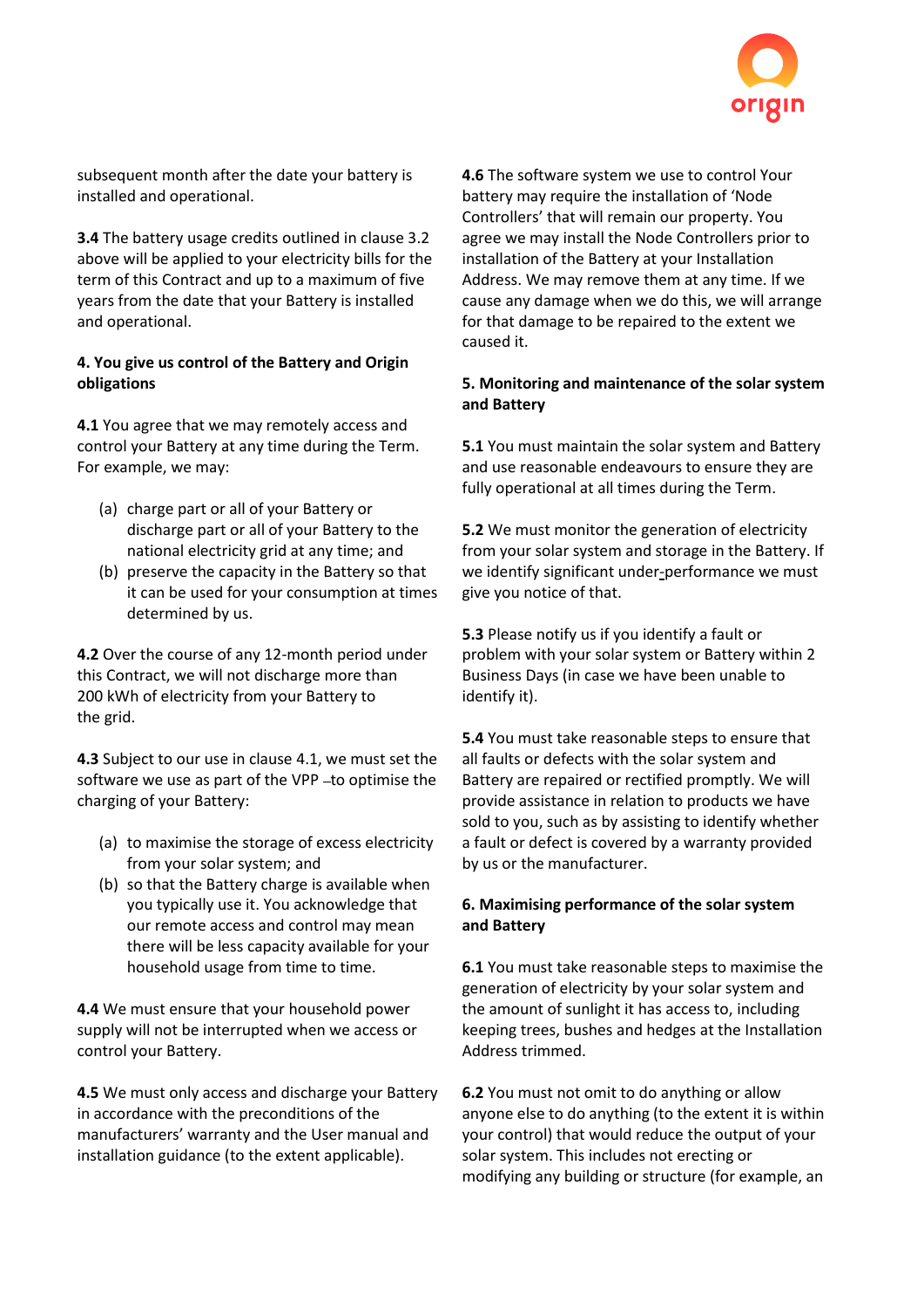

air conditioner unit or aerial) that would shade your solar system.

# **7. Your other obligations**

**7.1** You must comply with the regulatory requirements that apply to you in connection with this Contract.

# **7.2** You must:

- (a) let us know if you add, or intend to add, additional solar generation or battery storage capacity at the Installation Address or if the Battery or solar system will be unavailable for use at any time;
- (b) let us know immediately if any of your details or circumstances change, or if you no longer meet the eligibility criteria;
- (c) if you move or sell the Installation Address, provide us with contact details for the incoming resident or purchaser;
- (d) provide us access to the Installation Address and Battery at reasonable times if we need to access in connection with this Agreement (we will contact you first to organise a suitable time);
- (e) take reasonable steps to limit any loss or damage you suffer in connection with this Contract;
- (f) allow us to use your broadband services in connection with this Contract; and
- (g) agree that communications about our access and control of the Battery (if any) will be by SMS or email.

# **8. Our liability and compliance with regulatory requirements**

**8.1** Subject to clause 8.2, we accept liability to you to the extent we cause that loss or damage because we breach this Agreement. However, to the extent permitted by law, we're not liable to you for any:

- (a) loss or damage in connection with or arising out of this Agreement other than as described in clause 8.1 above;
- (b) Excluded Loss;

(c) loss or damage to the extent that it results from your failure to take reasonable steps to avoid or minimise your loss or damage.

**8.2** We must comply with the regulatory requirements which apply to us in connection with this Contract.

# **9. Your privacy and data**

**9.1** We collect, use, hold and disclose your personal information in order to provide you with services and in connection with the VPP. We may disclose this information to our Related Companies, our agents and contractors (such as software providers and mail houses), your distributor, relevant government authorities, other energy retailers and, in certain circumstances, a credit reporting agency. If you don't provide this information to us, we may not be able to provide our products or services to you. Where possible, we'll collect this information from you, but we may also get it from third parties. Our detailed privacy statements are available at originenergy.com.au/privacy. Please contact us to request a paper copy.

**9.2** From time to time we'll let you know about our products and offers, even after this agreement ends. If at any time you decide you don't want to receive these offers, please let us know. You can do so by calling us on 13 24 62 or write to Origin Opt Out, Reply Paid 1199, GPO Box 1199, Adelaide, SA, 5001. We'll keep providing you with these offers until you tell us otherwise.

**9.3** In order for you to participate in the VPP, you agree we can provide your personal information and data relating to your Battery, solar PV system and your electricity usage to our third party contractors.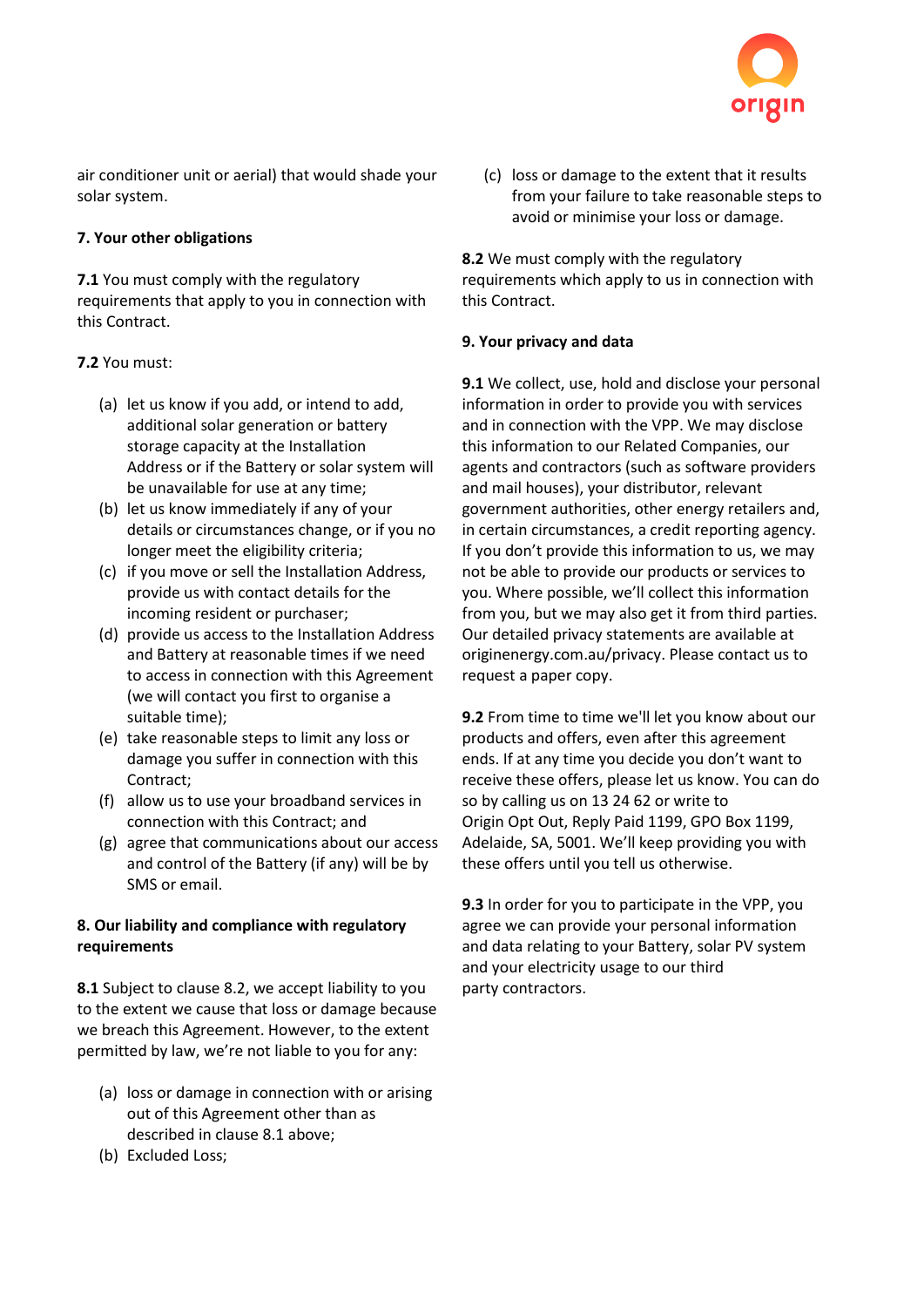

## **10. Variation to terms**

**10.1** We may vary this Contract by 1 months' notice to you:

- (a) pursuant to clause 1.2;
- (b) if a Change of Law which affects this Contract or our performance of it occurs; or
- (c) if there is no detriment to you; or
- (d) if there is material detriment, if you agree to the change by not terminating this agreement after we give you notice.

## **11. Termination**

**11.1** You may only end this Contract if:

- (a) we breach this Contract or the Battery Contract; or
- (b) we give you notice of a proposed variation to this Contract which has a detriment to you and you do not accept that variation by terminating this Contract.

## **11.2** We may end this Contract if:

- (a) you breach this Contract or the Battery Contract;
- (b) you sell or move out of the Installation Address;
- (c) you no longer meet the eligibility criteria; or
- (d) by giving you 30 days notice if we decide not to continue with the VPP or not to offer a similar ongoing product after the VPP ends.

**11.3** An early termination fee will apply if:

- (a) you end this Contract other than in accordance with clause 11.1; or
- (b) we end this Contract in accordance with clause 11.2(a), (b), or (c). The amount of this fee depends on when this Contract ends. Refer to the Details section in your Contract for the amount of the fee.

## **12. Notices**

**12.1** Subject to clause 7.2(g), we'll send you notices in writing:

- (a) personally;
- (b) by post, addressed to the address you nominate. We'll consider that you've received the notice on the second Business Day after we post it;
- (c) by e-mail if you've provided us with an email address. We'll consider that you've received the email the day after we send it to the email address you provided;
- (d) by a message on your electricity bill; or
- (e) by sending you an electronic message (eg email or SMS) letting you know that we are making a change or notifying you about something to do with your account and where you can find details of it (eg our website). We'll only do this if it's reasonable in the circumstances and not prohibited by the regulatory requirements.

**12.2** If you do not choose an address for notices or we can't contact you at that address (eg the notice is returned to us), we may send the notice to the Installation Address and you'll be deemed to have received it.

## **13. Miscellaneous**

**13.1** This Contract sets out the entire agreement between you and us. To the extent permitted by law, all implied terms are excluded.

**13.2** If any part of this Contract is unlawful, unenforceable or invalid, that part will not apply, but the rest of this Contract will continue unchanged.

**13.3** This Contract is governed by the laws of the State in which the Installation Address is located.

# **14. Definitions**

This clause contains definitions for all words which begin with a capital letter (otherwise than where the capital letter appears for reasons of punctuation).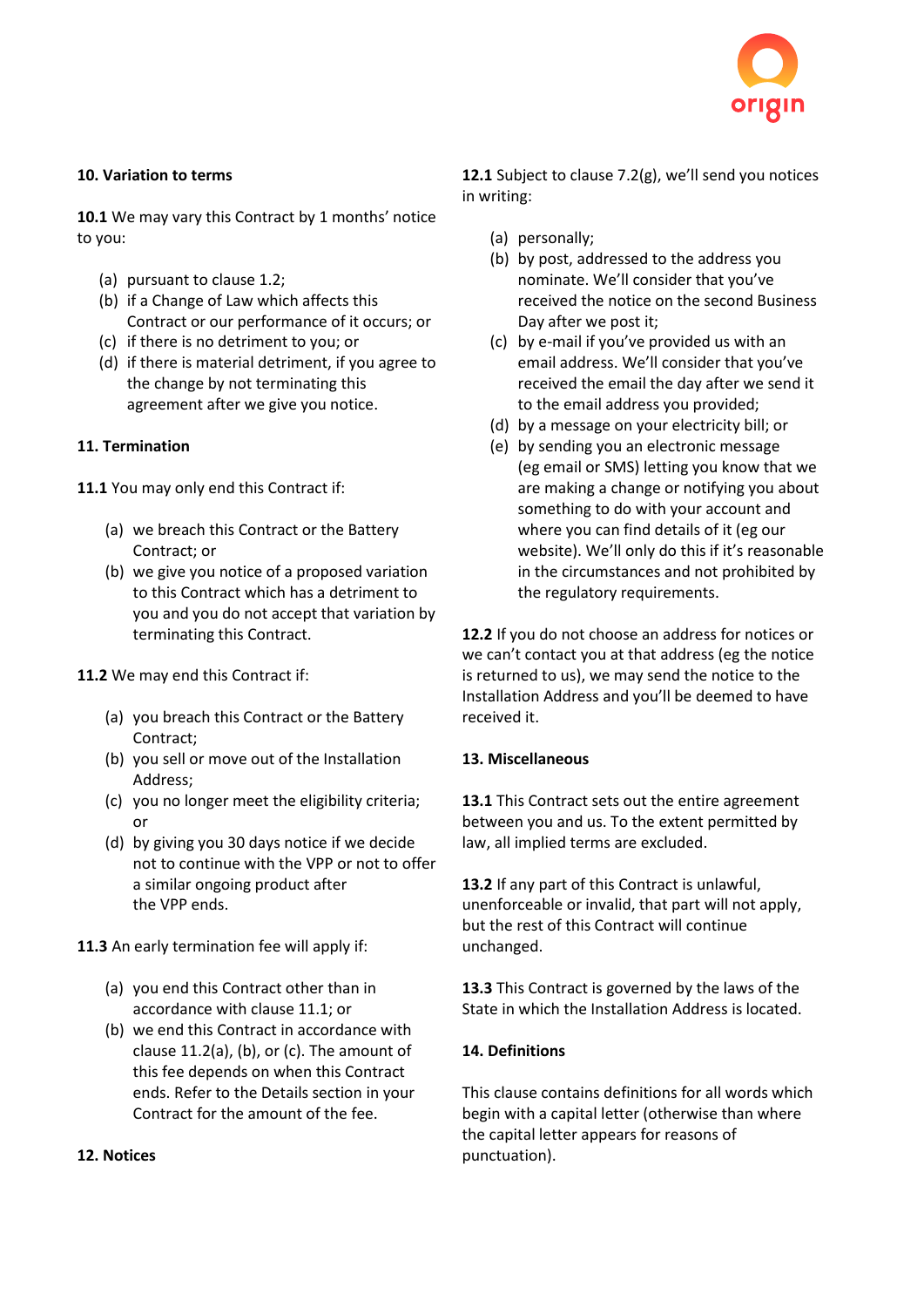

**Battery** means the battery system set out in the Details System

**Battery Contract** means the contract for the sale and installation of the Battery between you and us.

## **Change of Law** means:

- (a) any law, regulation, rules, code, or sub-code being introduced, taking effect, commencing, amended or repealed in whole or in part after this Contract starts;
- (b) a change to any Tax applicable on the date this Contract starts, including the imposition of any new Tax, a variation to the rate of any Tax or a variation to the basis on which a Tax is levied or calculated;
- (c) a variation in the interpretation or administration of a law or regulation by a governmental agency or body or a court or tribunal after this Contract starts; or
- (d) a scheme that provides for us to gain or hold any licence, permit or authorisation or providing for us to purchase, hold or surrender any certificate, permit or instrument, or directly or indirectly imposes costs, including costs passed through from third parties, on us being introduced, taking effect, commencing, amended or repealed in whole or in part after this Contract starts; except to the extent that such imposition, amendment, repeal, variation or introduction relates to income tax (as defined in the Income Tax Assessment Act 1997 (Cth)).

**Contract** means the Contract Terms and Details Section.

**Contract Terms** means this document.

**Details Section** means the document entitled 'Details Section' provided to you with these Contract Terms.

**Electricity Supply Agreement** means an agreement between you and us for the sale of electricity at the Installation Address.

#### **Excluded Loss** means:

- (a) loss of profit, revenue or anticipated savings;
- (b) loss or denial of opportunity;
- (c) loss of access to markets;
- (d) damage to credit rating or goodwill;
- (e) financing costs;
- (f) special, incidental or punitive damages; or
- (g) any loss or damage arising from special circumstances that are outside the ordinary course of things, however arising in respect of any circumstances under or in relation to this Agreement, and regardless of the basis on which a claim for same is made (including negligence or breach of law or contract).

**Installation Address** means the property specified as the installation address in the Details Section and where the Battery installed.

**Origin** means Origin Energy Electricity Limited (ABN 33 071 052 287) (and includes references to 'us', 'we' or 'our').

**Origin Company** means Origin Energy Limited (ABN 30 000 051 696) and any of its Related Bodies Corporate.

**Related Bodies Corporate** has the meaning given in the Corporations Act 2001 (Cth).

**Related Company** means any company:

- (a) which is an Origin Company;
- (b) in which an Origin Company has an interest, such as a
- (c) joint venture; or
- (d) with whom an Origin Company has a commercial relationship Tax means any royalty (whether based on value, profit or otherwise), tax, excise, levy, fee, rate, duty, charge or cost levied, charged or imposed on us or any third party by any governmental agency, or other body authorised by law to impose it and the cost of any certificate or instrument required to be acquired.